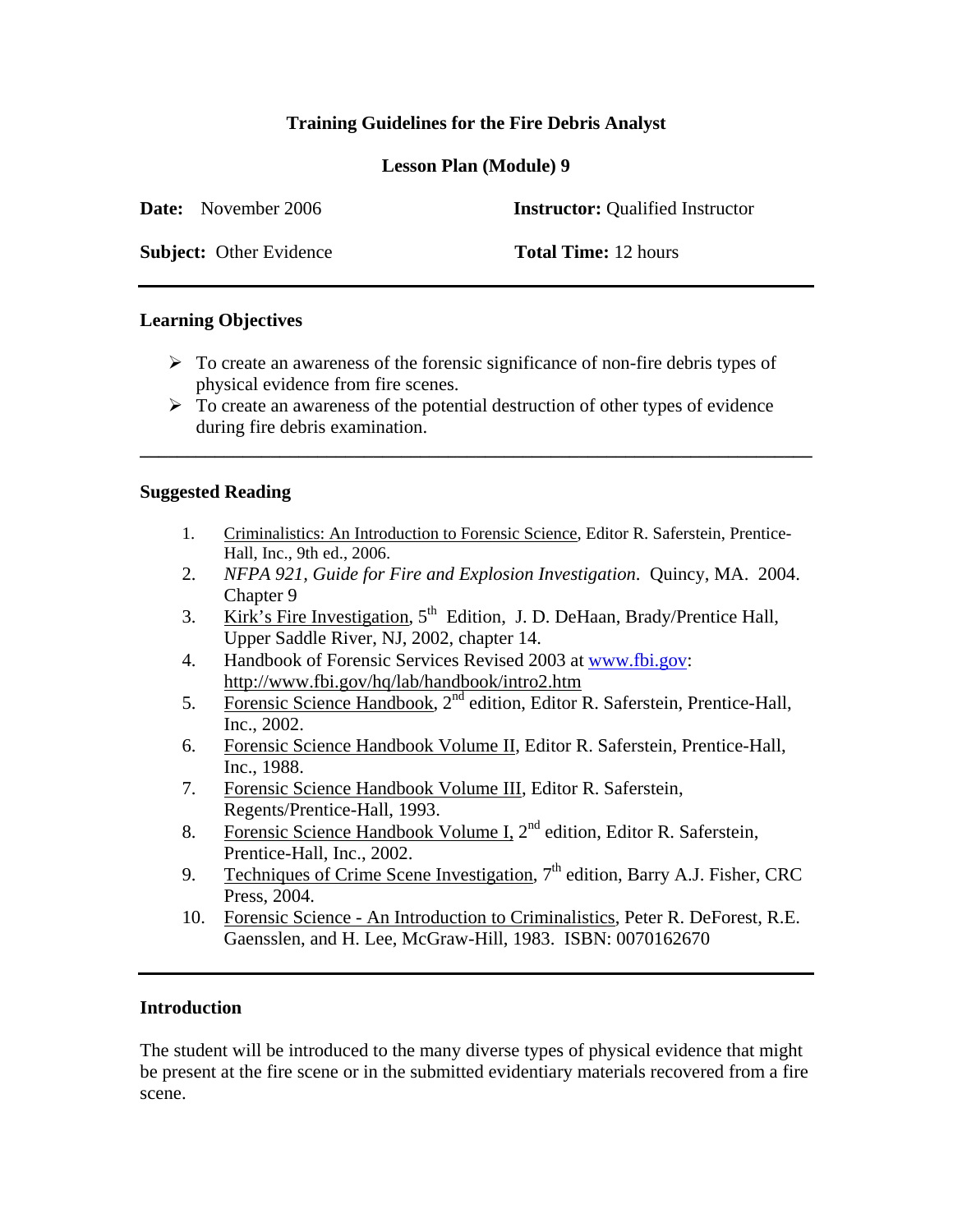## **Outline**

- 1. Seek appropriate consultation
	- a. Scene
		- i. Determine what possible types of examinations are required on a particular piece of evidence.
		- ii. Prioritizing and preserving potential evidence.
		- iii. Package evidence appropriately based on the above determination.
	- b. Laboratory
		- i. Determine whether other analyses can/should be performed on evidence in a fire debris container prior to an ignitable liquid examination.
		- ii. Package evidence appropriately based on results of consultation.
- 2. Friction ridge patterns/impressions
	- a. Latent
	- b. Patent
	- c. Plastic
- 3. Impression evidence
	- a. Shoe impressions
	- b. Tire impressions
	- c. Tool marks
- 4. Biological evidence
	- a. Detection
	- b. Identification
	- c. Individualization (DNA)
		- i. Types of evidence to consider
	- d. Types
		- i. Fluids
			- 1. Stains
			- 2. Liquids
		- ii. Anatomical parts
- 5. Physical matches
- 6. Trace evidence
	- a. Fibers
		- i. At the scene
		- ii. In the fire debris
		- iii. Singed fibers on the suspect
		- iv. Comparing textile wick (Molotov cocktail) to textile in possession of suspect
	- b. Glass
		- i. Molotov cocktails
		- ii. Glass from scene on suspect
	- c. Hairs
		- i. At the scene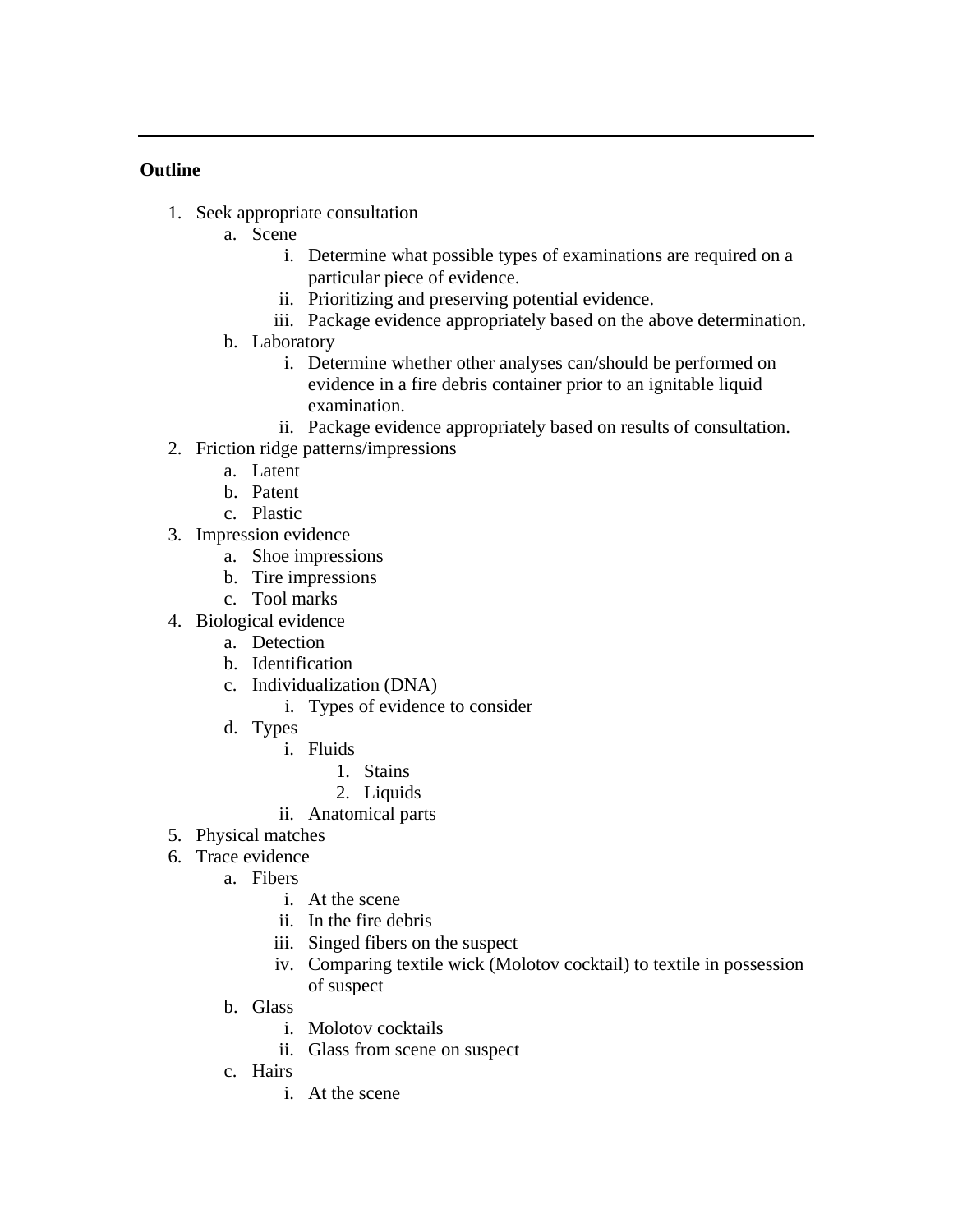- ii. In the fire debris
- iii. Singed hairs on the perpetrator
- d. Soil
- e. Paint
- f. Gunshot residues
	- i. Primer residues
	- ii. Gunpowder
- g. Building materials
	- i. Brick
	- ii. Concrete
	- iii. Plaster board
	- iv. Wood (processed/natural)
	- v. Insulation
- 7. Firearms
- 8. Questioned Documents (including charred papers)
- 9. Digital evidence
	- a. Hard drives
	- b. Digital/analog media
- 10. Controlled substances
	- a. Paraphernalia
		- b. Clandestine laboratories
			- i. Safety issues
			- ii. Awareness of possible secondary incendiary devices
			- iii. Evidence of controlled substance manufacturing
- 11. Role of the medical examiner
	- a. Medical examiner reports
	- b. Toxicology
	- c. Pathology

### **Teaching Aids**

Visitation of respective forensic disciplines Visual aids Handout PowerPoint presentation

#### **Summary**

Having completed this training, the student will be aware of the many types of potential evidence that could be present at a fire scene. The student will be able to execute the correct evidence handling procedures to ensure that all forensically significant evidence will be preserved.